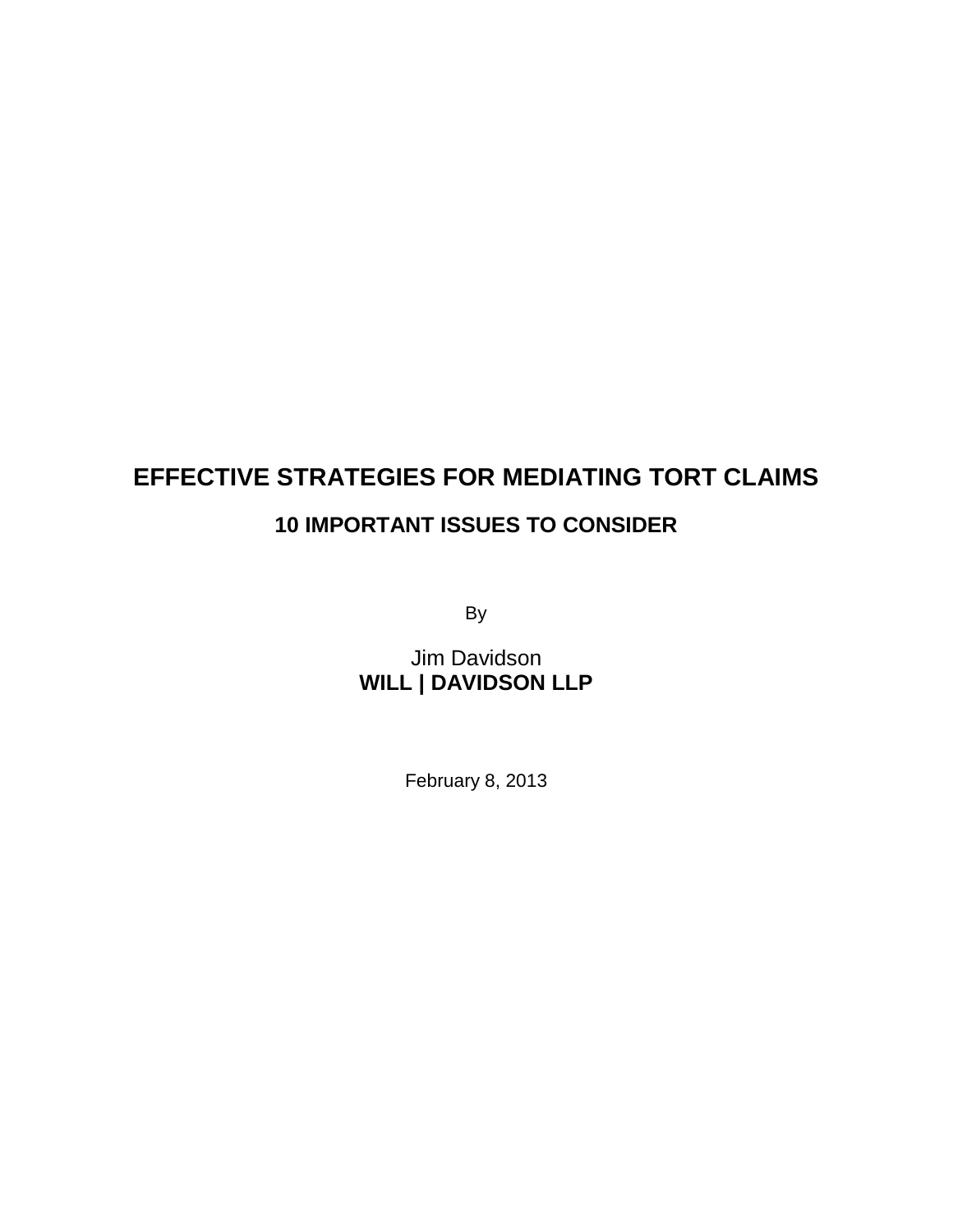#### **INTRODUCTION**

In her book, *The New Lawyer, How Settlement is Transforming the Practice of Law*, Dr. Julie Macfarlane, notes the following:

**A 98% civil settlement rate and the increasing use of negotiation, mediation, and collaboration in resolving lawsuits have dramatically altered the role of the lawyer. The traditional conception of lawyer as "rights warrior" no longer satisfies client expectations, which center on value for money and practical problem solving rather than on expensive legal argument and arcane procedures.**

This observation rings particularly true in the area of tort claims where mediation has become an established procedure and is increasingly the event that parties rely upon to resolve lawsuits. To be successful in today's litigation environment, a lawyer must be as equally effective at mediation as in the court room. This paper outlines 10 important issues to consider in developing effective strategies for mediating tort claims. It is meant to be read in conjunction with the Ontario Bar Association program "*The Great Debates in Insurance Law: Effective Settlement Strategies at Mediation*" presented by Richard Rose, Len Kunka, Anna Petronio and Jim Davidson and moderated by Pat Brown.

## **1. WHEN SHOULD PARTIES MEDIATE**

Many mediators and lawyers believe that mediation should take place at the earliest opportunity. While, this may be the case in other areas of law such as Family Law or

2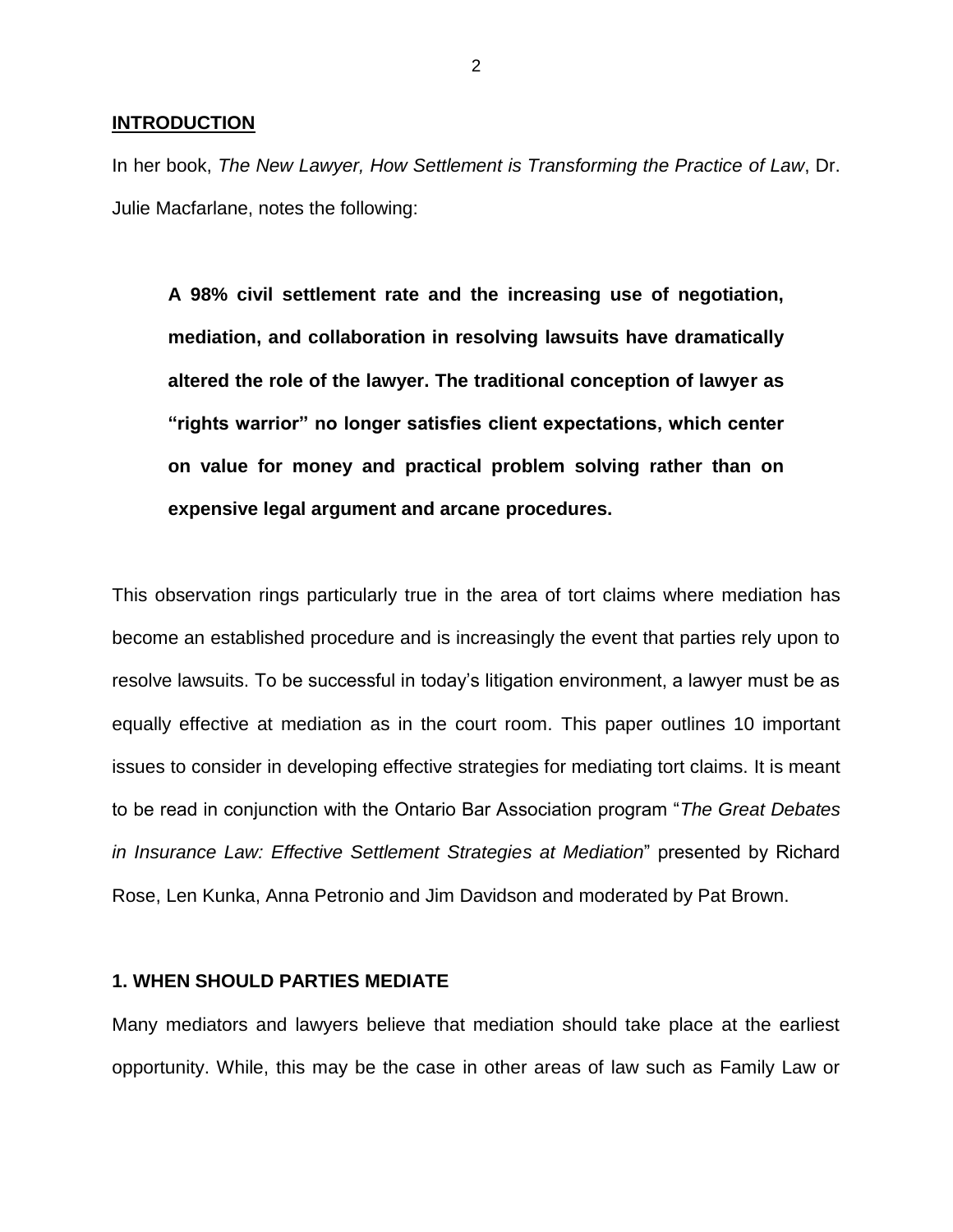where there may be a continuing relationship between the parties, this may not always be true in tort cases.

The timing of a tort mediation is important. All parties need time to develop their cases and their respective positions. Mediating before discovery or before the production of important documents will likely limit a party's ability to properly evaluate their case or assess their risk. In many cases, the exchange of expert reports is necessary. Typically, the parties need to know what their respective cases will look like at trial. In addition, clients need to be ready and willing to settle. While there is no hard and fast rule about when a case should be mediated, the vast majority of tort cases in Ontario are typically mediated somewhere between discovery and pre-trial. This timing strikes a balance that allows for the development of the case to the point where lawyers and clients are comfortable mediating and yet still well before the increased costs associated with trial preparation.

## **2. WHAT TO LOOK FOR IN A MEDIATOR**

Generally speaking, there are two types of mediators: Evaluative mediators and Facilitative mediators.

Evaluative mediators try to guide the parties to a resolution that the mediator views as appropriate under the circumstances. Former judges are often evaluative mediators as they rely on their own experience to assess the case and the relative strengths and weaknesses of each party's position.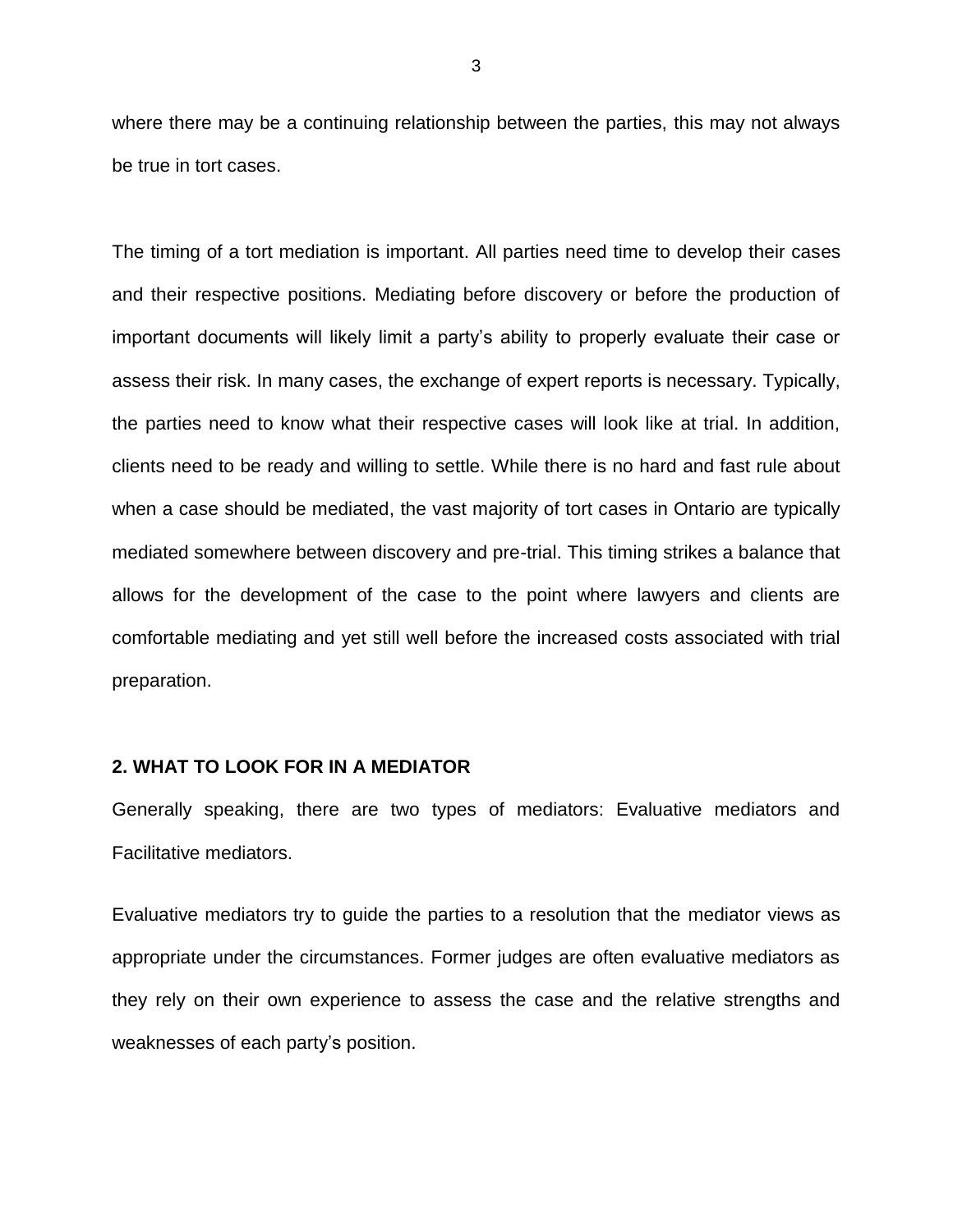By contrast, facilitative mediators are third parties neutrals who assist with the communication process but don't impart their own views into the process.

In Ontario, most tort claims are mediated by facilitative mediators. Any expression of opinion or suggestion is usually made informally or at the request of a party.

Key considerations for choosing an appropriate mediator often include the following:

- (a) Look for a mediator who is persistent. A common complaint is mediators give up too easy or simply shuttle offers back and forth between caucus breakout rooms. A good mediator should be passionate about settling each and every case.
- (b) A good mediator should be flexible in their approach. While many mediations follow a typical format, there may be certain cases where a different format is required. A good mediator should be able to accommodate the parties and not be overly rigid when it comes to process.
- (c) Consider whether it is necessary for a mediator to have knowledge and expertise in the subject matter. Insurance claims, particularly motor vehicle litigation and accident benefit claims, often involve complicated legislative provisions. Most experienced lawyers would agree that for such cases, a mediator with a background and expertise in this area is essential.
- (d) There are times when the dynamics of a case require an experienced mediator. For example, in multi-party litigation, disputes between multiple codefendants can often derail a mediation. In such cases, it is useful to engage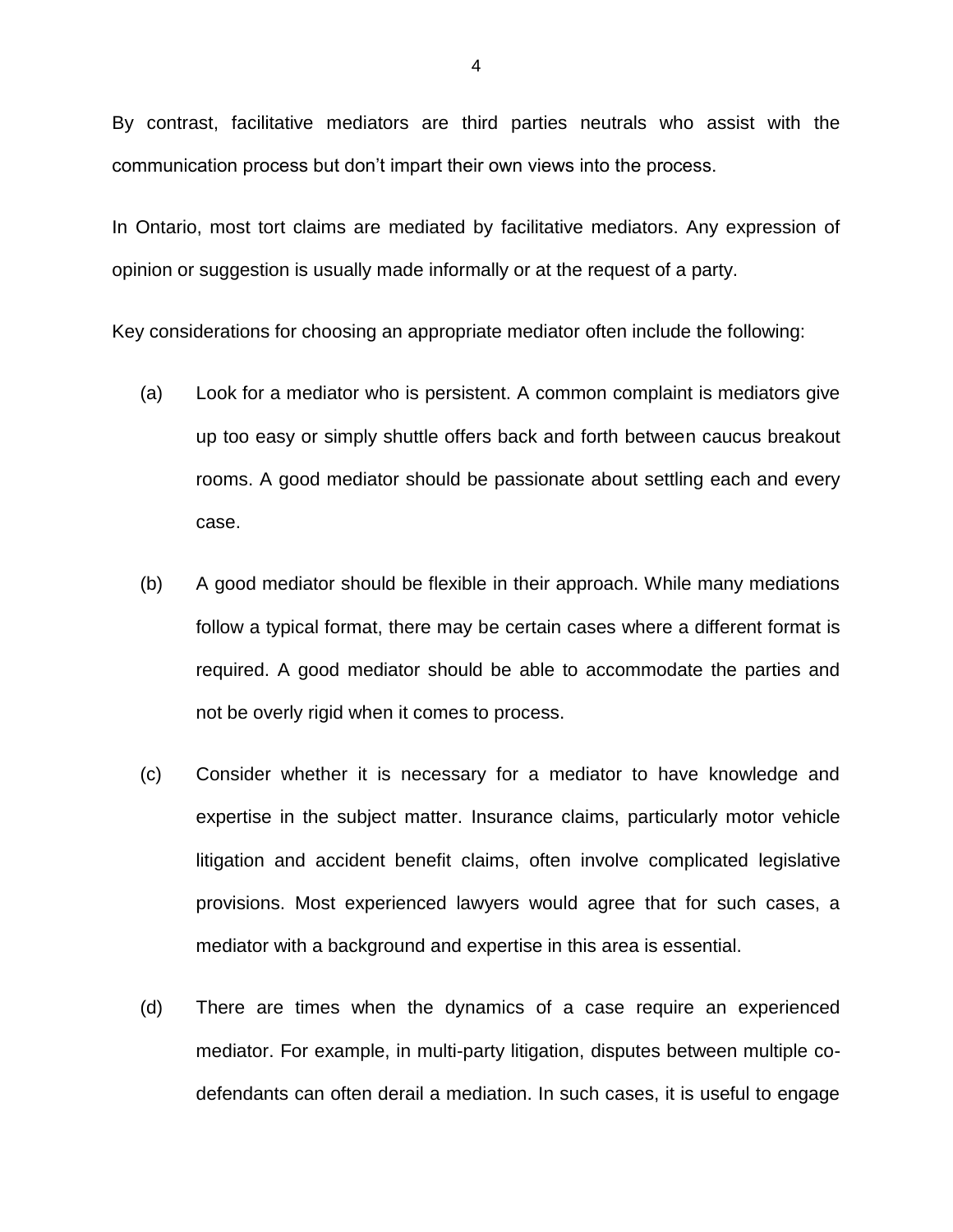a mediator who has a successful track record in resolving multi-party disputes.

(e) A difficult client can also create complications at mediation. In such circumstances, lawyers often look to mediators to assist in managing a client's needs and expectations. In such cases, it is useful to engage a mediator who not only has experience and knowledge of the subject matter but also a sufficiently strong presence to command the necessary trust and respect that a difficult client may require.

# **3. LATE REPORTS AND NEW EVIDENCE**

The delivery of late expert reports and new evidence can often derail a mediation before it even begins. In most tort cases, the defendants are insured. Accordingly, defence counsel report to insurance adjusters. Insurance adjusters often must report to their supervisors. A good defence lawyer will provide his or her insurance adjuster with all the information necessary for the mediation as well as an assessment of the case well prior to the mediation. In most cases, the insurance adjuster will review the file with his or her supervisor to ensure that there is appropriate authority to settle at the mediation. Therefore, the late delivery of reports and new evidence which will likely alter the defence assessment of the case should be delivered before these meetings take place. It is very difficult to reassess the case and obtain appropriate approval on a last minute basis.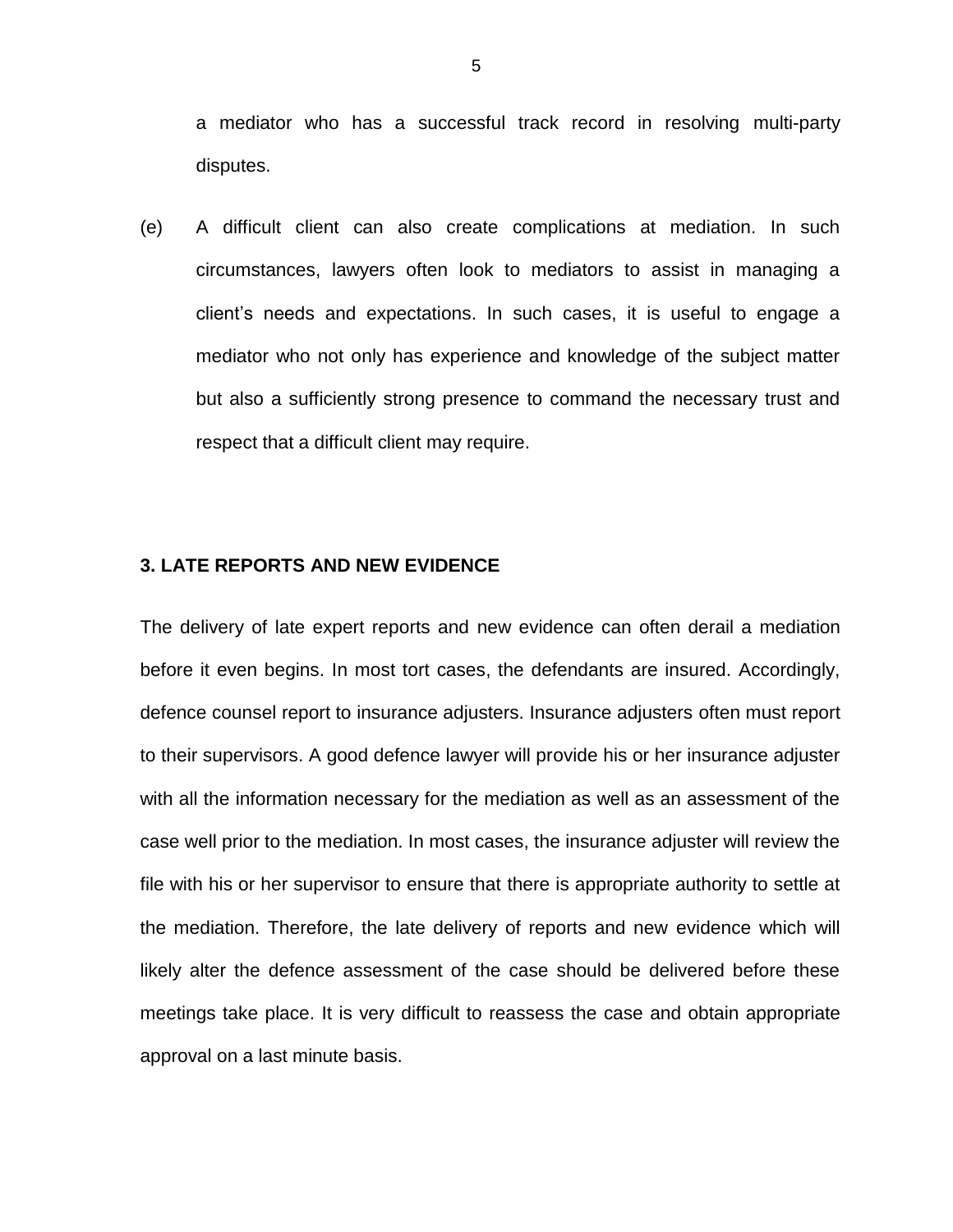In addition, expert reports may require responses. If this is the case, it may take several weeks if not months to obtain a date for a responding expert. If counsel anticipates that their expert reports will require responses, then the delivery of such reports should provide ample time for that purpose.

The actual mediation brief itself usually should be delivered no later than one week before the mediation, provided that all important information (expert reports, etc.) has been previously served.

Notwithstanding the best intentions of even the most organized lawyers, there are times when reports and new evidence will be delivered late and just prior to a mediation. In such situations, lawyers should carefully consider whether or not the mediation can continue. In many cases, the mediation can still be very productive and need not be aborted. Strategies dealing with the late delivery of reports and new information include the following:

- Consider whether a responding report will even be necessary or will the report be dealt with at trial by way of cross-examination. If so, there is really no need to abort the mediation. This is particularly true of economic loss reports.
- Will responding reports be predictable in any event. If so, then counsel can simply take the position at mediation that they will get responding reports that will, in all likelihood, contradict the opposing party's expert's opinion and/or provide opinions supporting that party's position. Negotiations can continue based on such assumptions.

6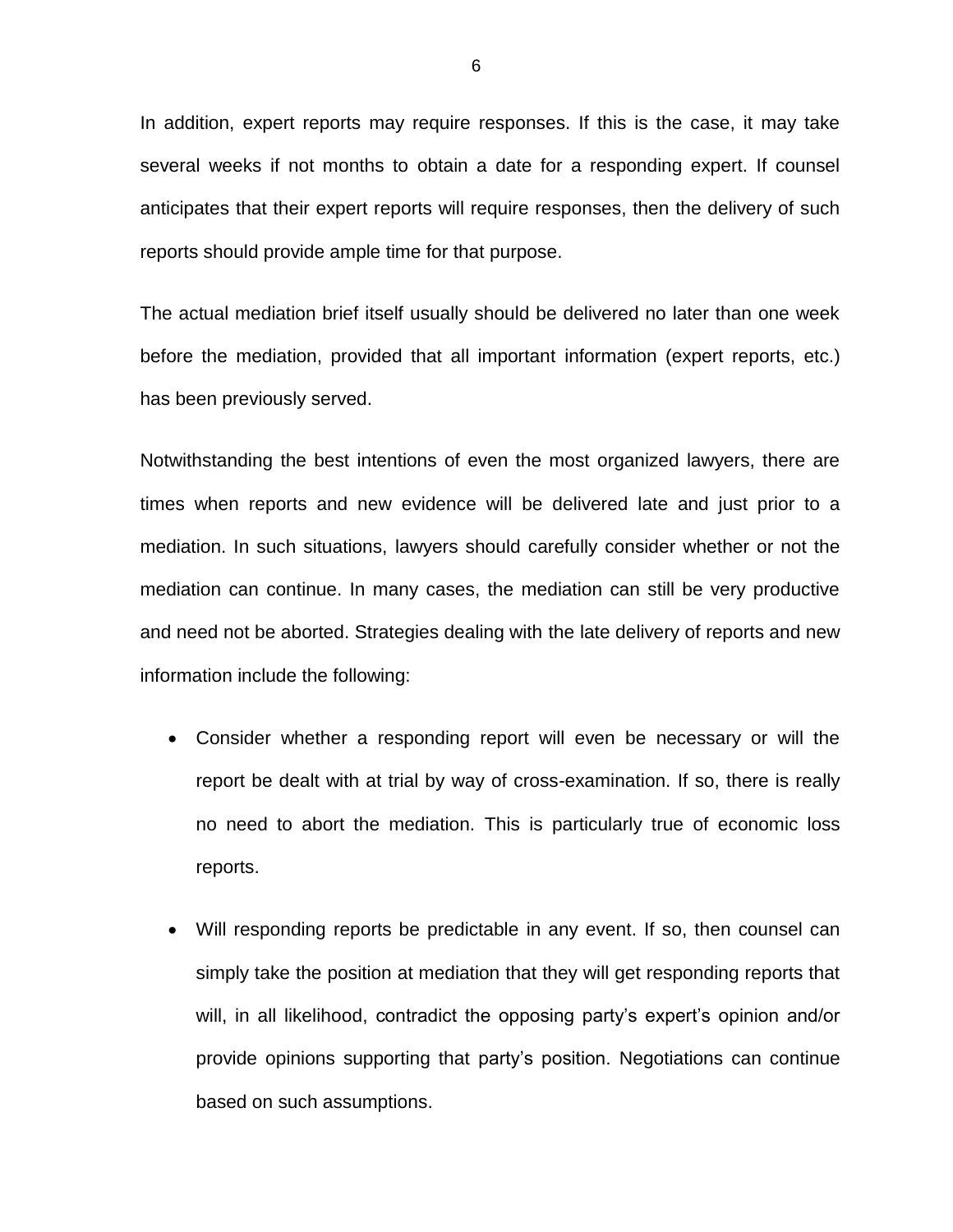Can the mediation still be productive insofar as it can set the stage for future settlement. If this is the case, then it is likely worthwhile for all parties to continue with the mediation.

The circumstances in which a mediation needs to be aborted due to the late delivery of reports and new evidence are often rare. In most cases, it is likely more productive to continue with the mediation that to adjourn.

# **4. MEDIATION BRIEFS**

The exchange of mediation briefs is essential. The briefs will typically provide the mediator with the information that is required to manage the mediation process. In addition, mediation briefs often organize the evidence so that it can be easily reviewed and referred to by parties and clients. The briefs also give insight into each party's view of the case, their expectations and what issues are truly in dispute.

The content of the mediation brief is very important. All mediators will agree that the best mediation briefs are succinct, organized and include those documents that are important to the case. The following is a list of issues to consider when preparing a mediation brief.

- Keep the brief short
- Keep quotes and references from reports and documents brief.
- Always include as attachments those documents referred to as being important.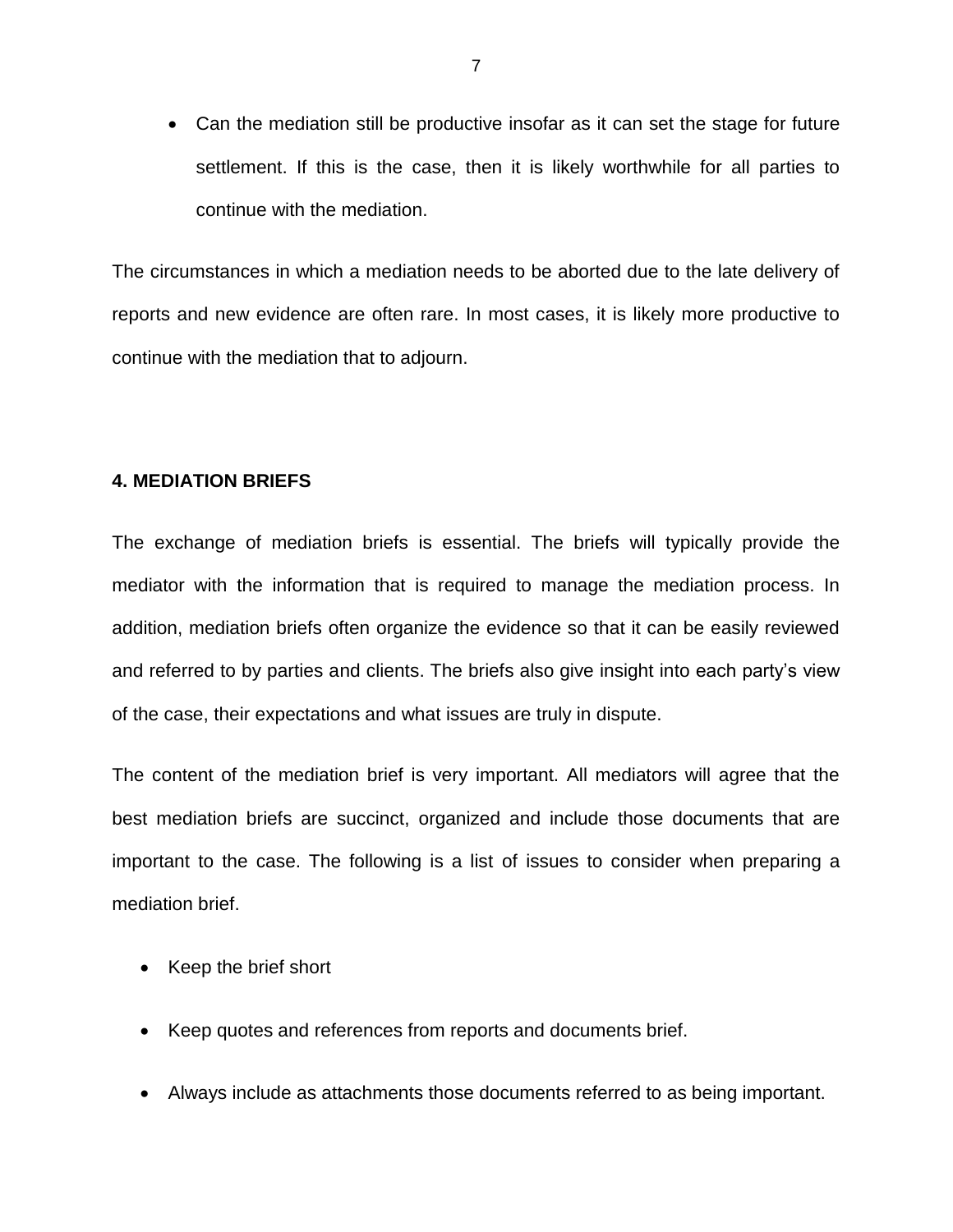- Highlight any areas or issues which are not in dispute.
- Outline those areas that are in dispute and will likely prove to be barriers to settlement at mediation.
- Ensure statements are accurate and backed up by evidence.
- Avoid hyperbole and personal attacks.

# **5. PREPARATION**

Like all aspects of litigation, preparation is the key to success. This includes both preparing for the actual mediation process and also preparing your client.

# Preparing The Client

From the plaintiff's point of view, it is important to explain and review the process so that the plaintiff knows what to expect. This is particularly true if personal attacks on the plaintiff are anticipated. Counsel should decide before hand if they want their client to speak and prepare accordingly.

It is also useful to discuss the consequences of accepting and rejecting offers as well as what settlement might look like after fees and disbursements are taken into consideration before the actual mediation. This helps to avoid dealing with such issues during the often stressful mediation process.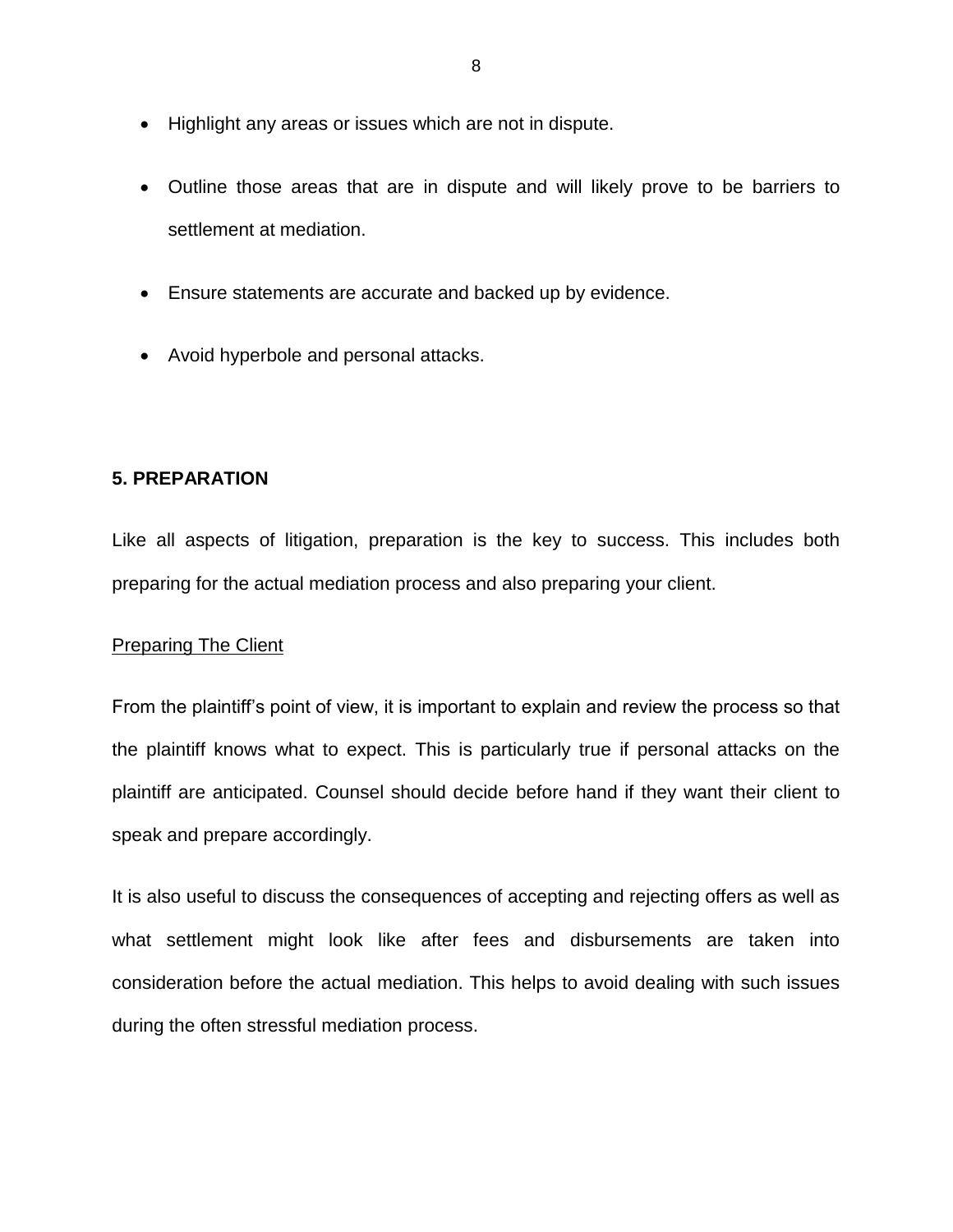From the defendant's point of view, it is important to discuss the likely value of any potential settlement and to ensure that there will be proper authority at mediation. This often requires an exchange of information well in advance of the mediation. It is also important for defence counsel to calculate the anticipated amounts of pre-judgment interest as well as costs, HST and disbursements. It is not unusual for interest and costs to increase settlement by a substantial amount. An adjuster who is surprised by this at mediation was likely insufficiently prepared by their lawyer.

#### Preparing For Mediation

Counsel should never underestimate the time required to properly prepare for mediation. Often preparation starts as soon as the mediation is scheduled which may be many months in advance. At this point, it is important to determine what evidence will be required such as expert reports, transcripts, witness statements etc. Waiting too late to obtain such evidence will often undermine the mediation.

Briefs should be delivered no later than one week before mediation, provided expert reports and other important information have already been served sufficiently ahead of time. This allows opposing counsel to send a copy to their respective clients and to respond to any new or unanticipated issues.

It is also important to have a detailed knowledge of the evidence important to each side's position. Nothing looks worse than a lawyer who clearly doesn't know his or her own case. This also allows for a lawyer to be flexible and responsive at mediation in the face of any new issues or dynamics that might arise. Opening statements, as will be discussed in more detail below, should be prepared ahead of time and should be

9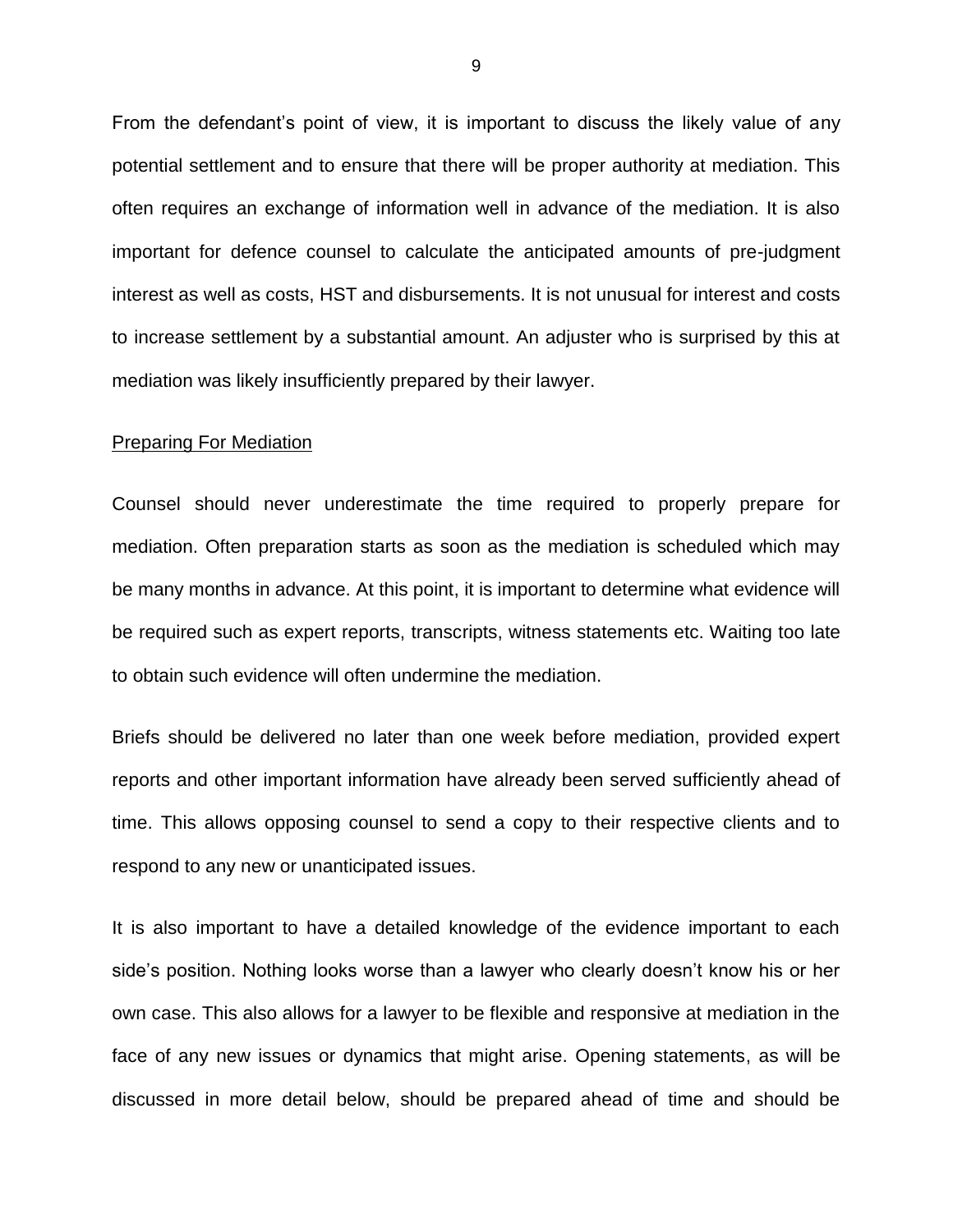dynamic as opposed to rigid. The opening statement should be prepared so as to augment the brief and not simply repeat it.

Litigation is a competitive environment. Impressions are important. A lawyer who comes across as organized and prepared and ready for trial can often influence the outcome of a mediation in favour of his or her client.

## **6. OPENING STATEMENTS**

In most tort mediations, an opening statement or presentation is appropriate and useful. The opening statement can often further refine a party's position and focus the mediation appropriately. On occasion, opening statements may not be necessary or appropriate. These circumstances are typically rare. However, there are times where clients, depending on the nature of the tort, may be overly emotional or the parties are overly acrimonious. If it is felt that an opening session will do more harm than good then consideration should be given to avoid the opening session altogether.

Multiple parties can also give rise to excessively long opening sessions which are sometimes best avoided. Certainly, relying on the mediator's guidance and discretion is important when deciding whether or not to provide opening statements.

There is no right or wrong way in which to conduct an opening statement. Most mediators would agree that excessively long opening statements are counter productive. Similarly, overly aggressive or inflammatory opening statements can often have a negative impact. Visual aids and power point presentations can be useful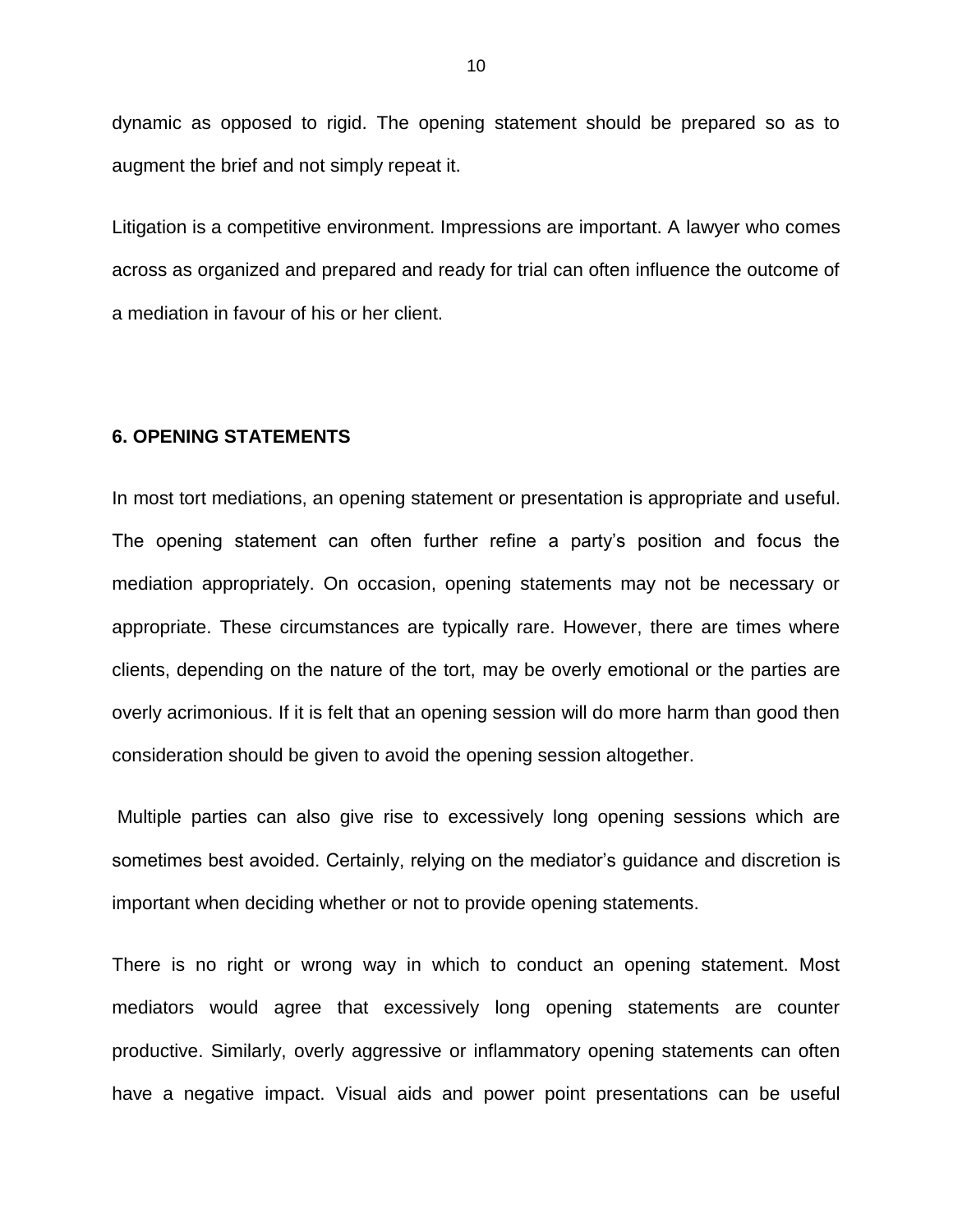particularly in demonstrating what evidence will be seen by a jury at trial. However, such presentation should be appropriate to the nature and size of the case, particularly when the power point presentation itself will be claimed as a disbursement in the lawsuit.

# **7. SHOULD CLIENTS SPEAK IN THE OPENING SESSION**

Another issue is whether or not clients should speak in the opening session. The decision to have a client speak at mediation often comes down to whether or not that client will make a good impression on the other side. Opposing counsel will often want to hear what a particular party has to say so they and their own client can assess that party as a witness. A client, who will likely come across poorly at mediation, runs the risk of doing more harm than good. Counsel should never feel obligated or pressured to have their clients speak if it is against their better judgment.

# **8. EXPERTS AND WITNESSES AT MEDIATION**

There are occasions when non-parties attend at the mediation. This can be a friend or family member, a witness or one of the party's experts. The real consideration is whether or not the presence of such an individual will undermine the process. Certainly, advance warning should be given to the mediator and to the other parties regarding the attendance of a non-party at mediation.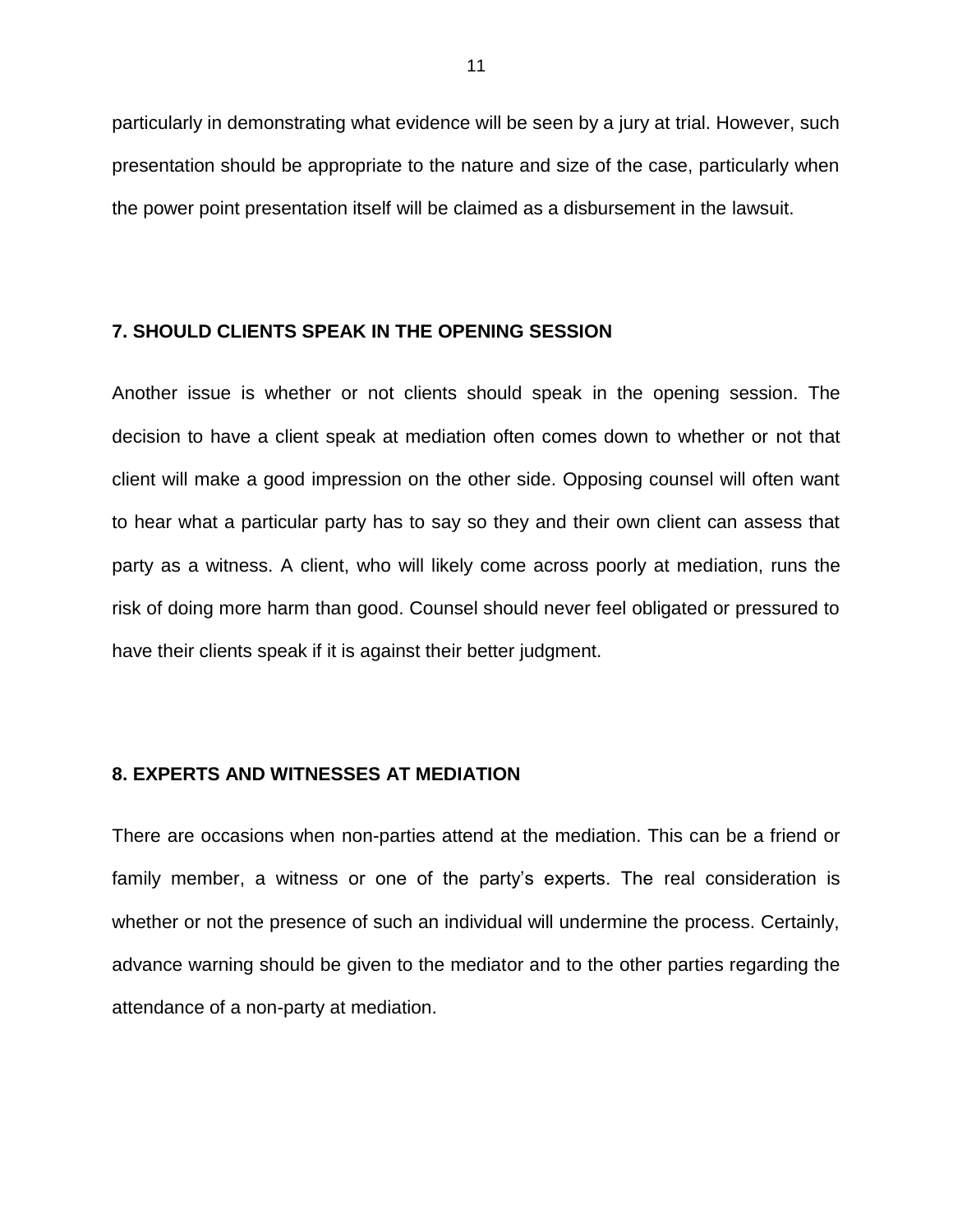The role of an expert, however, can often be useful. This is particularly the case where complicated engineering or accounting issues are in dispute.

Recently, there has been greater acceptance of having all parties bring their experts to meditations where the subject matter of the dispute will clearly require expert evidence at trial. On occasion, experts are asked to sit down amongst themselves to discuss the issue to see if they can arrive at any form of consensus. This procedure is referred to as "hot tubbing". While this procedure can often be very useful, it is necessary to organize it well in advance. Such a procedure can also dramatically add to the time and cost of a mediation.

## **9. DISPUTES BETWEEN DEFENDANTS**

In many cases, liability disputes exist between defendants. The inability to resolve these disputes can prohibit making an offer to the plaintiff as there will be no funding formula in place to fund the offer should it be accepted. Many mediations have failed based on the liability disputes between co-defendants. Where such a dynamic exists, it is imperative that the mediator be given advance warning either through the mediation briefs or by the parties. Often, more breakout rooms will be required.

It is often useful for defendants in such situations to discuss the issue of liability prior to attending at the mediation. Even if an agreement on liability cannot be reached, it can at least set the ground work for agreement at mediation. It will also identify the true nature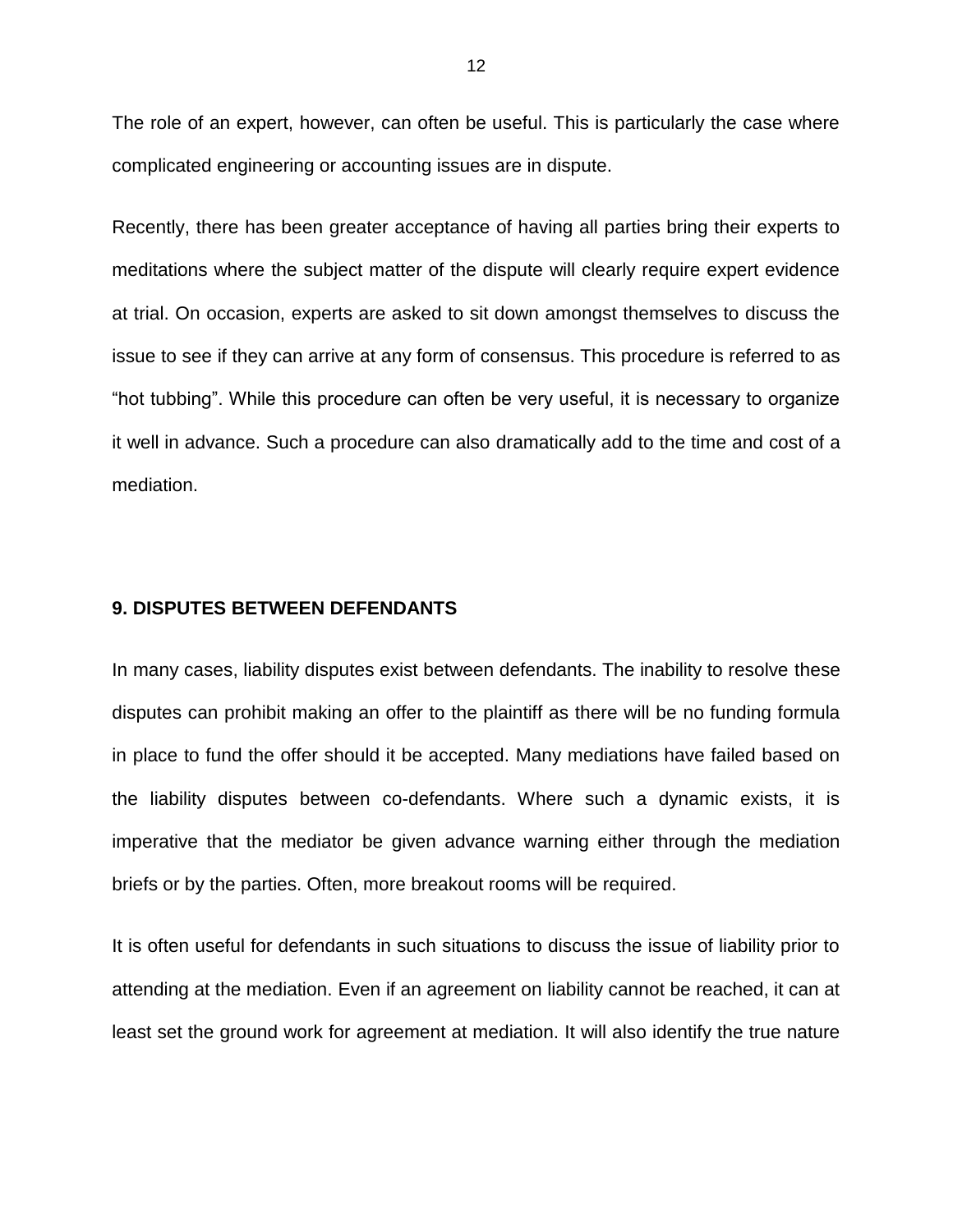of the dispute and each defendant's position. Waiting until mediation to discuss liability is often too late.

#### **10. SETTLEMENT TERMS**

Tort mediations in Ontario often involve similar settlement terms which have been developed through convention. This is often the expectation of the parties and is unspoken. As such, it is imperative that a party who requires unconventional settlement terms advise the other parties early in the mediation or even before the mediation. Such terms can include requiring signed releases prior to issuing cheques. The requirement for individuals not in attendance at the mediation to approve the settlement or unusually long waiting times to deliver settlement funds, etc.

Excessive disbursements can also derail a mediation very late in the process. It is always useful to deliver a complete and accurate list of disbursements either prior to the mediation or early on in the mediation. This is particularly true if disbursements are higher than the opposing parties anticipate.

Typically, the parties require Minutes of Settlement and/or a Full and Final Release to evidence the settlement. These documents are required in almost every case and it is therefore a good practice to prepare these documents in advance and have them ready at the mediation. The mediation process can be long and tiring. Having to spend the final hour writing out the terms of the settlement or waiting for releases to be faxed from the various offices is something that can be easily avoided.